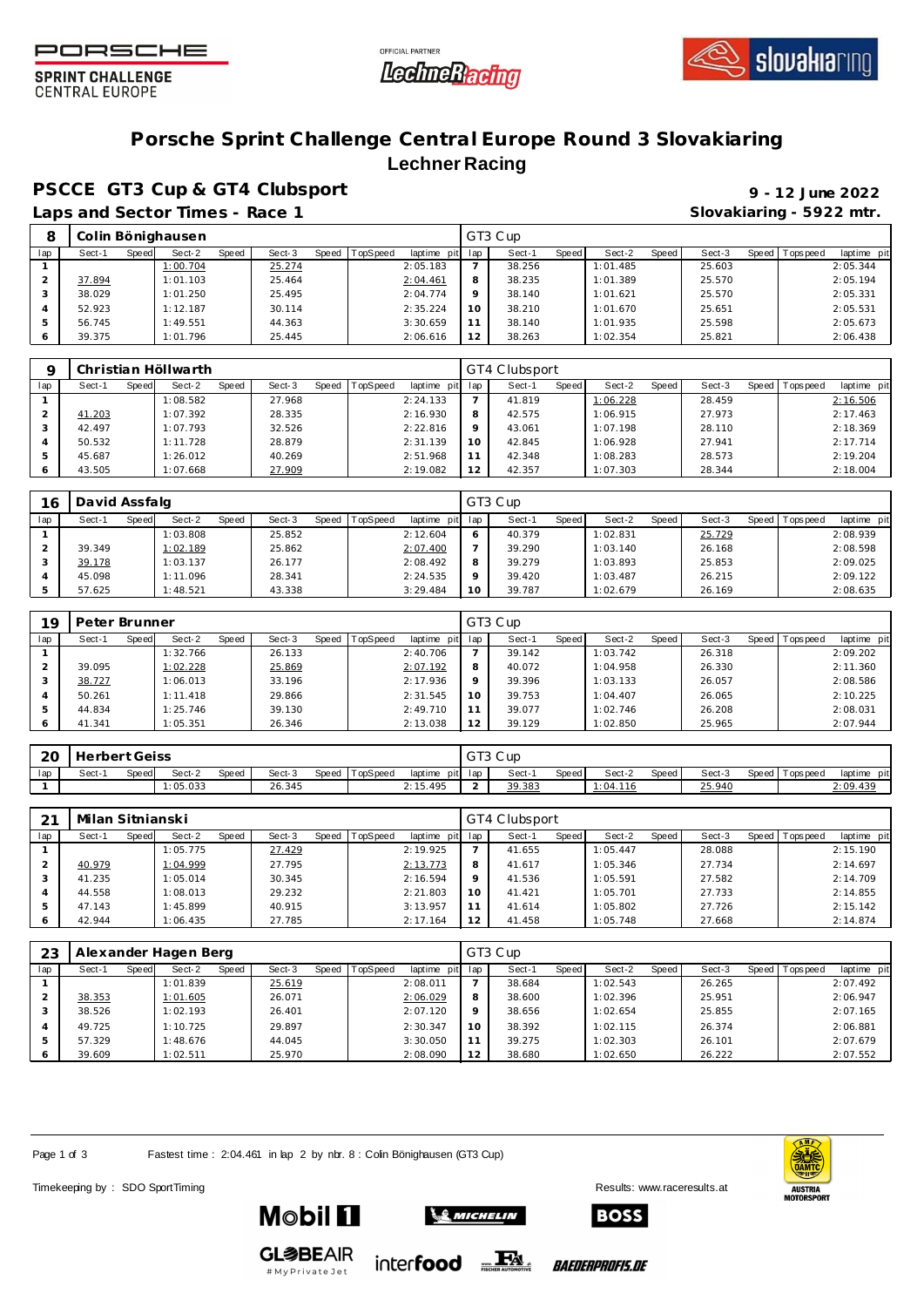





**SPRINT CHALLENGE CENTRAL EUROPE** 

## **Porsche Sprint Challenge Central Europe Round 3 Slovakiaring Lechner Racing**

**PSCCE GT3 Cup & GT4 Clubsport 9 - 12 June 2022**

Laps and Sector Times - Race 1 **Slovakiaring - 5922 mtr. Slovakiaring - 5922 mtr.** 

| 25  |        |       | Vinzent Höllwarth |       |        |       |          |                 |     | GT3 Cup |       |          |       |        |                 |             |
|-----|--------|-------|-------------------|-------|--------|-------|----------|-----------------|-----|---------|-------|----------|-------|--------|-----------------|-------------|
| lap | Sect-1 | Speed | Sect-2            | Speed | Sect-3 | Speed | TopSpeed | laptime<br>pitl | lap | Sect-1  | Speed | Sect-2   | Speed | Sect-3 | Speed Tops peed | laptime pit |
|     |        |       | 1:00.705          |       | 25.458 |       |          | 2:05.857        |     | 38.356  |       | 1:01.457 |       | 25.626 |                 | 2:05.439    |
|     | 38.092 |       | 1:01.336          |       | 25.614 |       |          | 2:05.042        | 8   | 38.230  |       | 1:01.530 |       | 25.491 |                 | 2:05.251    |
|     | 38.188 |       | 1:01.283          |       | 25.370 |       |          | 2:04.841        |     | 38.279  |       | 1:01.658 |       | 25.756 |                 | 2:05.693    |
|     | 52.434 |       | 1:11.921          |       | 30.014 |       |          | 2:34.369        | 10  | 38.487  |       | 1:02.044 |       | 25.689 |                 | 2:06.220    |
|     | 57.208 |       | 1:49.132          |       | 44.152 |       |          | 3:30.492        |     | 38.529  |       | 1:01.883 |       | 25.732 |                 | 2:06.144    |
|     | 39.662 |       | 1:01.745          |       | 25.589 |       |          | 2:06.996        |     | 38.566  |       | 1:02.162 |       | 25.760 |                 | 2:06.488    |

| 26  | Ollie Jumper    |                 |        |                               |         | GT3 Cup                |                 |        |                               |
|-----|-----------------|-----------------|--------|-------------------------------|---------|------------------------|-----------------|--------|-------------------------------|
| lap | Sect-1<br>Speed | Sect-2<br>Speed | Sect-3 | Speed TopSpeed<br>laptime pit | lap     | Sect-1<br><b>Speed</b> | Speed<br>Sect-2 | Sect-3 | Speed Topspeed<br>laptime pit |
|     |                 | 1:01.707        | 25.629 | 2:07.421                      |         | 38.702                 | 1:02.429        | 26.230 | 2:07.361                      |
|     | 38.518          | 1:01.776        | 26.103 | 2:06.397                      | 8       | 38.550                 | 1:02.478        | 25.980 | 2:07.008                      |
|     | 38.337          | 1:02.476        | 26.357 | 2:07.170                      | $\circ$ | 38.475                 | 1:02.098        | 25.897 | 2:06.470                      |
| 4   | 48.254          | 1:11.466        | 29.902 | 2:29.622                      | 10      | 38.777                 | 1:02.486        | 26.414 | 2:07.677                      |
| 5   | 57.313          | 1:49.103        | 43.934 | 3:30.350                      | 11      | 38.861                 | 1:02.424        | 26.218 | 2:07.503                      |
| 6   | 39.623          | 1:02.797        | 26.080 | 2:08.500                      | 12      | 38.693                 | 1:02.695        | 26.042 | 2:07.430                      |

| 28  |        |       | Markus SedImajer |       |        |       |                 |             |     | GT3 Cup |       |          |         |        |                 |             |
|-----|--------|-------|------------------|-------|--------|-------|-----------------|-------------|-----|---------|-------|----------|---------|--------|-----------------|-------------|
| lap | Sect-1 | Speed | Sect-2           | Speed | Sect-3 | Speed | <b>TopSpeed</b> | laptime pit | lap | Sect-1  | Speed | Sect-2   | Speed I | Sect-3 | Speed Tops peed | laptime pit |
|     |        |       | 1:04.693         |       | 26.710 |       |                 | 2:15.341    |     | 40.204  |       | 1:04.491 |         | 26.790 |                 | 2:11.485    |
|     | 40.370 |       | 1:05.784         |       | 26.980 |       |                 | 2:13.134    | 8   | 39.966  |       | 1:04.711 |         | 26.649 |                 | 2:11.326    |
|     | 40.500 |       | 1:04.645         |       | 31.280 |       |                 | 2:16.425    |     | 40.685  |       | 1:04.311 |         | 26.486 |                 | 2:11.482    |
|     | 45.924 |       | 1:09.599         |       | 28.748 |       |                 | 2:24.271    |     | 40.104  |       | 1:04.150 |         | 26.453 |                 | 2:10.707    |
|     | 47.088 |       | 1:46.732         |       | 41.388 |       |                 | 3:15.208    | 11  | 39.845  |       | 1:03.960 |         | 27.049 |                 | 2:10.854    |
|     | 40.790 |       | 1:05.603         |       | 26.839 |       |                 | 2:13.232    | 12  | 40.055  |       | 1:04.116 |         | 26.678 |                 | 2:10.849    |

| 48  | Volker Sigwarth |       |          |       |        |       |                 |             |     | GT3 Cup |              |          |       |        |                 |             |
|-----|-----------------|-------|----------|-------|--------|-------|-----------------|-------------|-----|---------|--------------|----------|-------|--------|-----------------|-------------|
| lap | Sect-1          | Speed | Sect-2   | Speed | Sect-3 | Speed | <b>TopSpeed</b> | laptime pit | lap | Sect-1  | <b>Speed</b> | Sect-2   | Speed | Sect-3 | Speed Tops peed | laptime pit |
|     | 48.981          |       | 1:08.993 |       | 27.491 |       |                 | 2:25.465    |     | 42.381  |              | 1:09.623 |       | 27.884 |                 | 2:19.888    |
|     | 41.492          |       | 1:08.413 |       | 27.648 |       |                 | 2:17.553    | 8   | 41.996  |              | 1:08.551 |       | 28.021 |                 | 2:18.568    |
|     | 41.511          |       | 1:08.623 |       | 32.716 |       |                 | 2:22.850    | O   | 41.874  |              | 1:09.295 |       | 28.162 |                 | 2:19.331    |
|     | 50.677          |       | 1:11.798 |       | 29.049 |       |                 | 2:31.524    | 10  | 41.698  |              | 1:11.073 |       | 28.010 |                 | 2:20.781    |
|     | 45.543          |       | 1:25.755 |       | 40.530 |       |                 | 2:51.828    |     | 42.340  |              | 1:11.257 |       | 29.330 |                 | 2:22.927    |
| O   | 43.662          |       | 1:10.645 |       | 28.345 |       |                 | 2:22.652    | 12  | 43.653  |              | 1:12.732 |       | 29.168 |                 | 2:25.553    |

| 56  | Günter Benninger |       |          |       |        |                |             |         | GT3 Cup |       |          |       |        |                |             |
|-----|------------------|-------|----------|-------|--------|----------------|-------------|---------|---------|-------|----------|-------|--------|----------------|-------------|
| lap | Sect-1           | Speed | Sect-2   | Speed | Sect-3 | Speed TopSpeed | laptime pit | lap     | Sect-1  | Speed | Sect-2   | Speed | Sect-3 | Speed Topspeed | laptime pit |
|     |                  |       | 1:05.831 |       | 26.271 |                | 2:16.627    |         | 39.628  |       | 1:07.016 |       | 26.801 |                | 2:13.445    |
|     | 39.279           |       | 1:04.604 |       | 26.532 |                | 2:10.415    | 8       | 39.734  |       | 1:05.267 |       | 26.620 |                | 2:11.621    |
|     | 39.212           |       | 1:04.926 |       | 33.249 |                | 2:17.387    | $\circ$ | 39.895  |       | 1:05.054 |       | 26.469 |                | 2:11.418    |
|     | 45.194           |       | 1:10.190 |       | 28.701 |                | 2:24.085    | 10      | 39.460  |       | 1:05.083 |       | 26.567 |                | 2:11.110    |
|     | 46.883           |       | 1:47.055 |       | 41.714 |                | 3:15.652    | 11      | 39.740  |       | 1:05.192 |       | 26.861 |                | 2:11.793    |
|     | 41.361           |       | 1:06.773 |       | 26.497 |                | 2:14.631    | 12      | 40.031  |       | 1:05.523 |       | 27.703 |                | 2:13.257    |

| 63  | Leo Willert |       |          |       |        |                |             | GT3 Cup |        |       |          |       |        |  |                 |             |  |  |
|-----|-------------|-------|----------|-------|--------|----------------|-------------|---------|--------|-------|----------|-------|--------|--|-----------------|-------------|--|--|
| lap | Sect-1      | Speed | Sect-2   | Speed | Sect-3 | Speed TopSpeed | laptime pit | lap     | Sect-1 | Speed | Sect-2   | Speed | Sect-3 |  | Speed Tops peed | laptime pit |  |  |
|     |             |       | 1:04.541 |       | 27.247 |                | 2:15.016    |         | 39.632 |       | 1:04.127 |       | 26.505 |  |                 | 2:10.264    |  |  |
|     | 39.829      |       | 1:02.995 |       | 26.285 |                | 2:09.109    | 8       | 40.080 |       | 1:04.372 |       | 26.673 |  |                 | 2:11.125    |  |  |
| 3   | 39.221      |       | 1:03.890 |       | 26.608 |                | 2:09.719    | $\circ$ | 39.858 |       | 1:05.307 |       | 26.597 |  |                 | 2:11.762    |  |  |
|     | 43.470      |       | 1:11.836 |       | 31.330 |                | 2:26.636    | 10      | 39.989 |       | 1:05.645 |       | 26.426 |  |                 | 2:12.060    |  |  |
| 5   | 53.555      |       | 1:47.564 |       | 42.062 |                | 3:23.181    | 11      | 39.747 |       | 1:04.011 |       | 26.655 |  |                 | 2:10.413    |  |  |
|     | 41.085      |       |          |       |        |                | 2:11.992    | 12      | 39.705 |       | 1:04.178 |       | 26.838 |  |                 | 2:10.721    |  |  |

| 64  | Maciej Walenda |       |          |       |        |                |             | GT4 Clubsport |        |       |          |       |        |         |            |             |  |
|-----|----------------|-------|----------|-------|--------|----------------|-------------|---------------|--------|-------|----------|-------|--------|---------|------------|-------------|--|
| lap | Sect-1         | Speed | Sect-2   | Speed | Sect-3 | Speed TopSpeed | laptime pit | lap           | Sect-1 | Speed | Sect-2   | Speed | Sect-3 | Speed I | T ops peed | laptime pit |  |
|     |                |       | 1:05.643 |       | 27.096 |                | 2:18.908    |               | 41.974 |       | 1:06.085 |       | 27.776 |         |            | 2:15.835    |  |
|     | 41.242         |       | 1:04.965 |       | 27.466 |                | 2:13.673    | 8             | 42.040 |       | 1:05.559 |       | 27.392 |         |            | 2:14.991    |  |
|     | 41.402         |       | 1:05.135 |       | 30.598 |                | 2:17.135    | o             | 41.651 |       | 1:05.931 |       | 27.583 |         |            | 2:15.165    |  |
|     | 44.290         |       | 1:08.175 |       | 29.416 |                | 2:21.881    | 10            | 41.914 |       | 1:06.387 |       | 27.768 |         |            | 2:16.069    |  |

**SO MICHELIN** 

Page 2 of 3 Fastest time : 2:04.461 in lap 2 by nbr. 8 : Colin Bönighausen (GT3 Cup)

Timekeeping by : SDO SportTiming Results: [www.raceresults.a](www.raceresults.at)t





**Mobil Fl** 



*BAEDERPROFIS.DE* 

**BOSS**